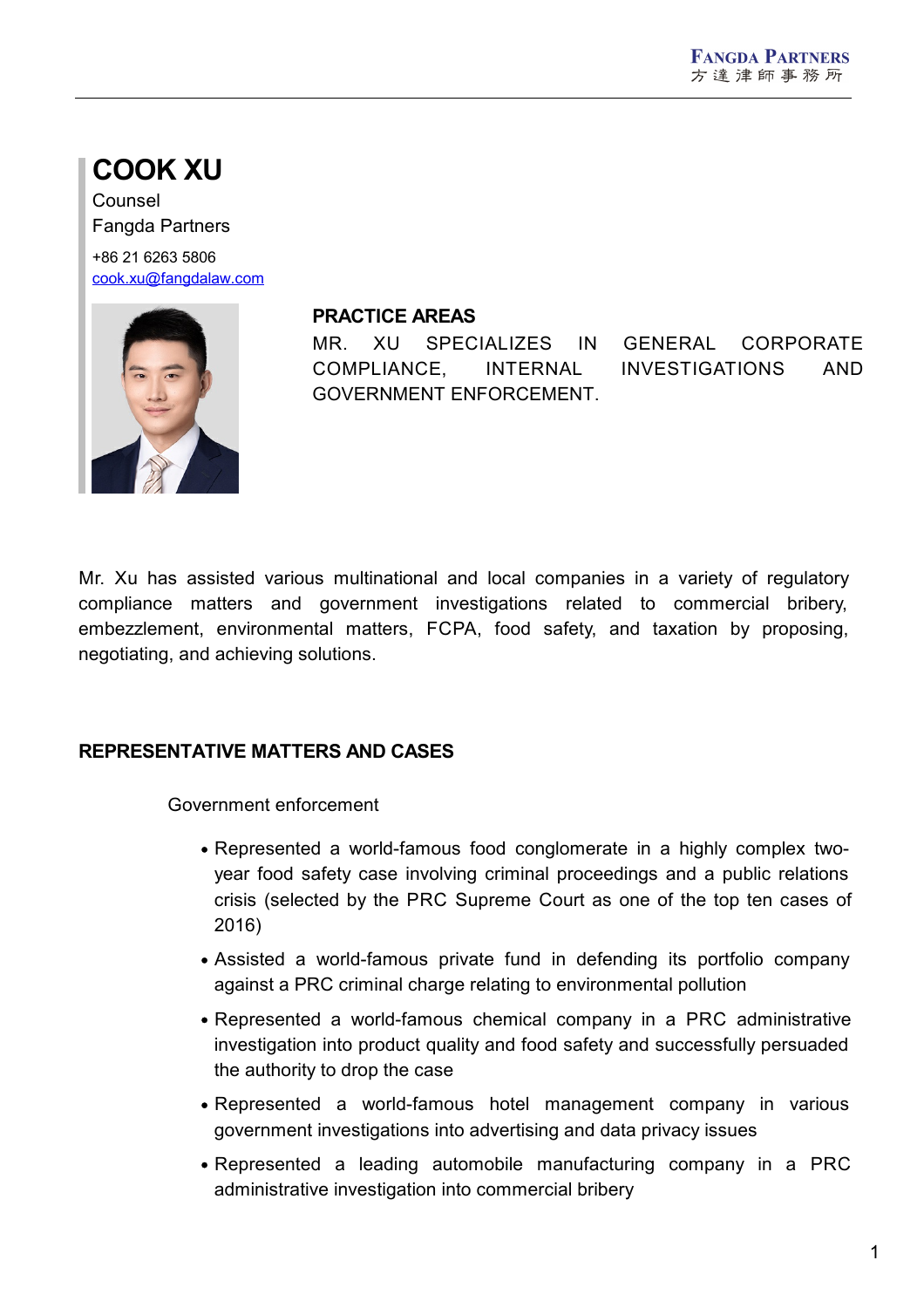- Represented a leading software service company in a PRC administrative investigation into commercial bribery
- Represented a world-famous medical device company in an anti-trust investigation initiated by the PRC government
- Represented a world-famous pharmaceutical company in a compliance inquiry initiated by the PRC government

Internal investigation

- Represented a world-famous engineering company in an internal investigation into potential commercial bribery and internal fraud issues
- Represented a world-famous professional service provider in an internal investigation into potential commercial bribery and conflict of interest
- Represented a world-famous professional service provider in an internal investigation into potential collusive tendering and commercial bribery
- Represented a central state-owned company in commercial bribery and accounting fraud investigations by the European joint venture partner and advised on countermeasures
- Represented a world-famous high-tech equipment manufacturer in an internal investigation into employee conflict of interest and successfully reported the case to the local public security bureau
- Represented a world-famous pharmaceutical company in an internal investigation into potential solicitation of bribery
- Represented a word-famous pharmaceutical company in an internal investigation into potential commercial bribery and import and export compliance issues

Compliance and due diligence

- Assisted a leading automobile manufacturer in establishing a comprehensive compliance system in China and served as its chief compliance officer in assisting with the implementation of compliance policies
- Assisted a central state-owned enterprise in identifying compliance risks in its business operations and advised on relevant internal control measures
- Represented various enterprises in different industries on compliance due diligence in transactions and advised on improvement measures

#### **OTHER INFORMATION**

#### **Education**